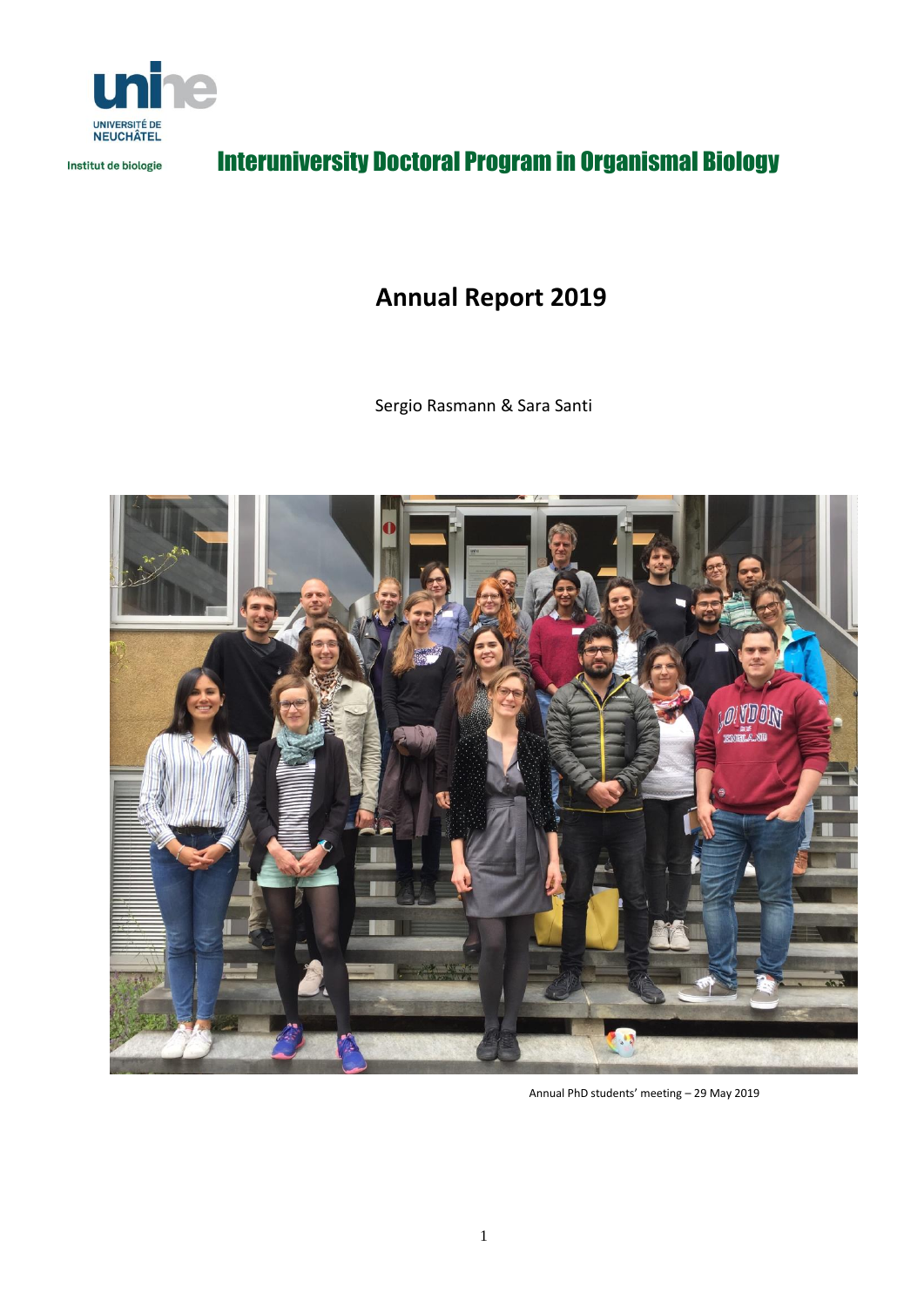At the last count (December 20, 2019), **80** Ph.D. students were registered in the doctoral program. During 2019, **15** Ph.D. students received their doctoral degree, of which 12 completed the program. The average duration of their doctoral thesis was 4 years and 10 months.

During 2019, **18** courses or workshops were offered (see Table.1), which were attended by a total of **302** participants (**75** % Ph.D. students, **2** % post-docs or researchers, **17** % master students). Of the participants, **61** % were from the University of Neuchâtel, **20** % from Bern and Fribourg, **12** % from Geneva and Lausanne, and **7** % from other partner institutions (University of Zürich, ETH Zürich, Agroscope, etc.) and foreign institutions (see Graph 1).



Graph 1: Origin of participants to the courses

#### Table 1: Activities of the doctoral program year 2019 and evaluation scores

Evaluations were done by the participants at the activities (highest possible note is 4.0). The results from the evaluations were sent to the course instructors and the information is used for the selection and improvement of future courses.

| <b>Activities</b>                                                        | Dates (2019)  | Duration [days] | <b>Speakers</b>                                     | $\mathbf{H}$<br>*Participants | Credit points | ₩<br>Appreciation<br>, max<br>$\lim$ |
|--------------------------------------------------------------------------|---------------|-----------------|-----------------------------------------------------|-------------------------------|---------------|--------------------------------------|
| <b>Communication activities</b>                                          |               |                 |                                                     |                               |               |                                      |
| Career Booster: how to<br>communicate with impact in a<br>job interview  | 28.02         | 1               | D. Canella, T. Teichler (Lead to Trust,<br>Zurich)  | 15                            | 0.5           | 3.8                                  |
| Energy & time management:<br>how to perform in the storm                 | 25-26.04      | 2               | D. Canella, T. Teichler (Lead to Trust,<br>Zurich)  | 12                            | 1.0           | 3.8                                  |
| Scientific writing clinic                                                | 11, 18, 25.06 | 3               | M. Matter (HEG Fribourg), B. Hoyt<br>(HEG Fribourg) | 8                             | 2.0           | $\overline{4}$                       |
| The art of effectively<br>presenting your research                       | 08, 15, 22.10 | 2.5             | S. Lagier (SamSpeaksScience, Geneva)                | 14                            | 1.5           | 3.9                                  |
| Beyond standard texts: writing<br>grant proposals and review<br>articles | 08.11         | 1               | Ph. Mayer (Science-textflow, Winterthur)            | 15                            | 0.5           | 3.6                                  |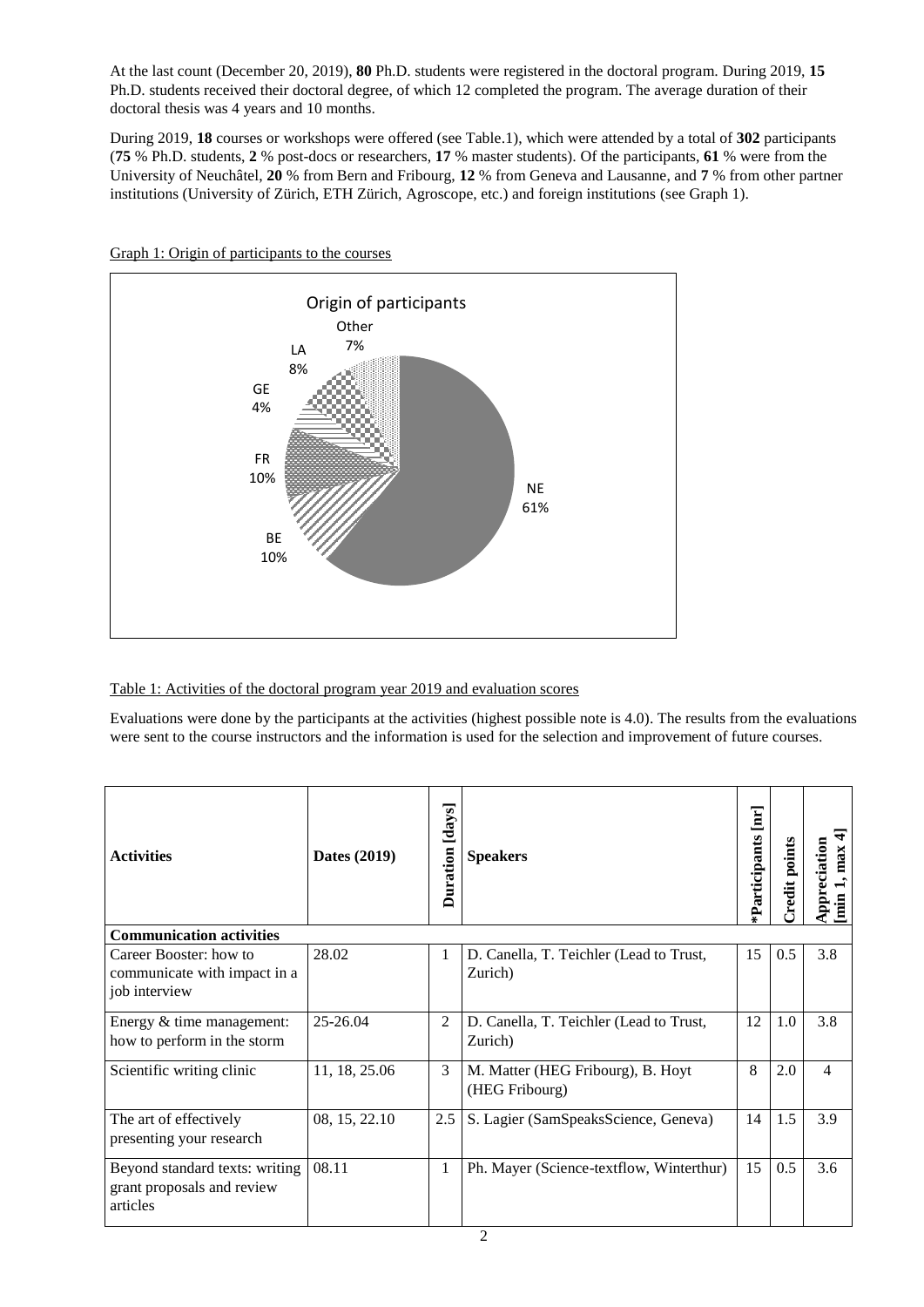| Planning your career: Job<br>Finding Methodology,<br>Networking and Training to<br>meet your future employer<br>expectations | 19.11<br>$& 22 - 23.01.2020$ | 1/3           | P. Kraus (AHT intermediation GmbH,<br>Pfäffikon)                                                                                                                                                                                                                                                                                    | 8  | 1.0 |  |
|------------------------------------------------------------------------------------------------------------------------------|------------------------------|---------------|-------------------------------------------------------------------------------------------------------------------------------------------------------------------------------------------------------------------------------------------------------------------------------------------------------------------------------------|----|-----|--|
| Meet your future (local)<br>employer                                                                                         | 05.12                        | $0.5^{\circ}$ | L. Mbow (Ichnos Sciences<br>Biotherapeutics, Epalinges), D. Balmer<br>(Syngenta, Stein), L. Bovet (Philip Morris)<br>International, Neuchâtel), J.-L. Perret &<br>L. Rufener (INVENesis, Neuchâtel),<br>I. Hiltpold (Agroscope, Nyon),<br>V. Harraca (Firmenich International,<br>Geneva), T. Turlings (University of<br>Neuchâtel) | 40 |     |  |

| <b>Research tools</b>                                                                                                                                             |          |                |                                                                                                                                                                                 |                |     |     |
|-------------------------------------------------------------------------------------------------------------------------------------------------------------------|----------|----------------|---------------------------------------------------------------------------------------------------------------------------------------------------------------------------------|----------------|-----|-----|
| Advanced molecular cloning -<br>a joint course with CUSO<br>Molecular Plant Sciences                                                                              | 14.01    | 1              | V. Bernard (BioConcept, Allschwil),<br>S. Marillonnet (Leibniz IPB, Halle,<br>Germany), G. Fucile (Biozentrum,<br>University of Basel), P. Longoni<br>(University of Neuchâtel) | 11             | 1.0 | 3.4 |
| Plant imaging: advanced light<br>microscopy - a joint course<br>with CUSO Molecular Plant<br>Sciences (Geneva)                                                    | 14-15.02 | $\overline{c}$ | S. Loubery (University of Geneva)                                                                                                                                               | 9              | 1.0 | 4.0 |
| Introduction to bioinformatics                                                                                                                                    | 08-12.04 | 5              | T. Junier, (SIB & EPF, Lausanne &<br>University of Neuchâtel)                                                                                                                   | $\overline{7}$ | 2.5 | 3.9 |
| Introduction to $R - a$ joint<br>course with CUSO (Lausanne)                                                                                                      | 04-07.06 | $\overline{4}$ | J. Goudet (University of Lausanne)                                                                                                                                              | 29             | 2.0 | 3.5 |
| Scientific visualisation<br>using R                                                                                                                               | 24-25.09 | 2              | J. Wunder (WSL Birmensdorf & Wunder<br>Consulting Wald, Zurich)                                                                                                                 | 15             | 1.0 | 3.9 |
| Advanced data management &<br>manipulation using $R - a$ joint<br>course with CUSO Ecology<br>and Evolution                                                       | 22-23.10 | $\overline{2}$ | J. Wunder (WSL Birmensdorf & Wunder<br>Consulting Wald, Zurich)                                                                                                                 | 16             | 1.0 | 3.9 |
| Bioinformatics and statistics<br>for metabarcoding studies in<br>environmental microbiology<br>and ecology - a joint course<br>with CUSO Ecology and<br>Evolution | 09-10.12 | $\overline{2}$ | G. Lentendu (University of Neuchâtel)                                                                                                                                           | 15             | 1.0 | 3.1 |

| Scientific topics                      |          |   |                                           |    |     |     |
|----------------------------------------|----------|---|-------------------------------------------|----|-----|-----|
| Visions for a sustainable              | 06-08.05 | 3 | J. Pickett (Cardiff University, UK),      | 50 | 1.5 | 3.3 |
| agriculture - a joint course           |          |   | U. Kuhlmann (Plantwise, CABI,             |    |     |     |
| with CUSO Ecology and                  |          |   | Switzerland), L. Tamm (FiBL,              |    |     |     |
| <b>Evolution &amp; Molecular Plant</b> |          |   | Switzerland), M. R. Bellon (CONABIO,      |    |     |     |
| <i>Sciences</i>                        |          |   | Mexico), C. Screpanti (Syngenta, Basel),  |    |     |     |
|                                        |          |   | J. Six (ETHZ), J. Tambo (Plantwise,       |    |     |     |
|                                        |          |   | CABI, Switzerland), P. Junier (University |    |     |     |
|                                        |          |   | of Neuchâtel), B. Benrey (University of   |    |     |     |
|                                        |          |   | Neuchâtel), S. Rasmann (University of     |    |     |     |
|                                        |          |   | Neuchâtel)                                |    |     |     |
|                                        |          |   |                                           |    |     |     |